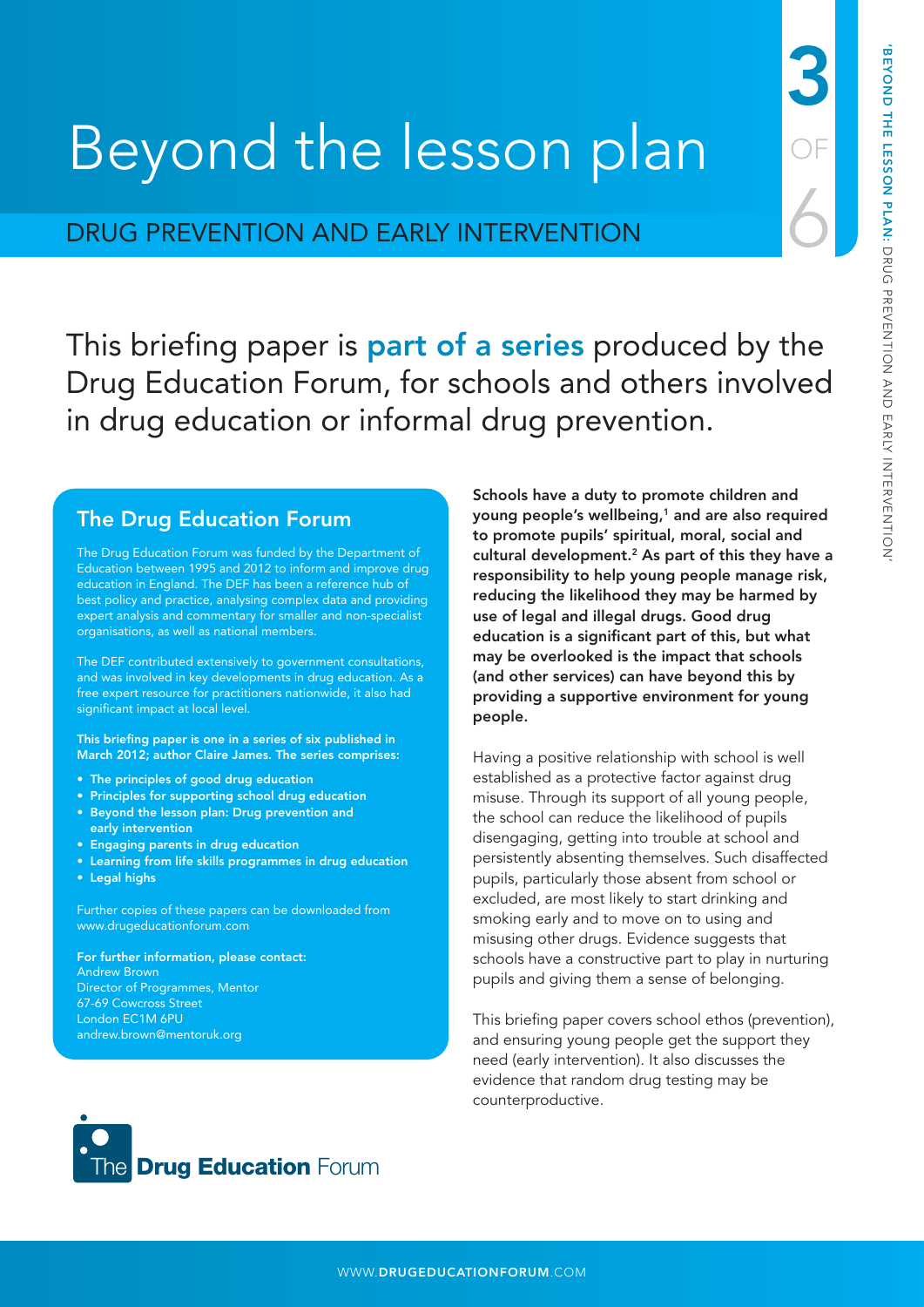### **Definitions**

'Drugs' – all drugs including medicines, volatile substances, alcohol, tobacco and illegal drugs

'Drug use' – drug taking through which harm may occur, whether through intoxication, breach of laws or of school rules, or the possibility of future health problems, although such harm may not be immediately perceptible. Drug use will require interventions such as management, education, advice and information, and prevention work to reduce the potential for harm.

'Drug misuse' – drug taking which harms health or functioning. It may take the form of physical or psychological dependence or be part of a wider spectrum of problematic or harmful behaviour. Drug misuse will require treatment.

# School ethos

# School effect on drug use

A positive relationship between pupil and school is well established as a protective factor against drug misuse.3 Partly, this is because the factors that predispose young people to disengagement from school are the same ones that put them at risk of early drinking and smoking early and later drug misuse. However, schools also play an active role in determining the outcome of this relationship, and research evidence suggests that the school itself influences levels of drug use among its pupils.

As would be expected, the greatest influences on levels of drug use in a school are the social backgrounds and characteristics of its pupils. However, once this has been taken into account, schools that are successful in engaging their pupils tend to have less drug use. For example, in a study in the West of Scotland, higher levels of smoking, drinking, and drug use were found in schools containing more pupils who were disengaged from education and who knew fewer teachers, and in larger schools independently rated as having a poorer ethos.

Where schools are effective at engaging pupils, they are more likely to feel that they are valued as individuals, that their efforts are recognised and that they can trust teachers. Pupils in these schools are more likely to value education, see school rules as legitimate, and adopt school values and norms including those around drug use. In contrast disengaged young people may adopt identities in opposition to the values of the institution.

Ironically, if the school environment is perceived by students to be unsafe, drug use may be seen as a way to stay safe: a means of establishing a 'tough' reputation to gain respect from peers and avoiding isolation by bonding with a protective friendship group. However, behaviours engaged in to appear tough can further alienate these students from teachers and make other students feel less safe in school, creating a vicious circle. For other students, drug use can be an escape from stress, about exams, bullying or family problems.<sup>4</sup>

A body of mainly US research has linked attachment to school to healthy development, including avoidance of early and risky substance use. This attachment is higher in warm and supportive schools with a caring, inclusive ethos that emphasise pro-social values, encourage cooperation, show concern for pupils as individuals, allow pupils to participate in decision-making and offer extracurricular activities. The US Wingspread Declaration on School Connections identified four factors contributing to school connectedness: adult support, belonging to a positive, stable peer group, the physical and social school environment and whether young people believe that education is important and relevant for their future.5

Students having good relationships with school staff, particularly teachers, appears to be essential to creating a healthy school environment. Where students have caring and supportive relationships with teachers they report feeling safer in the school, being less inclined to participate in risky health behaviours including drug-taking, and more satisfied and engaged with school both academically and socially.<sup>6</sup>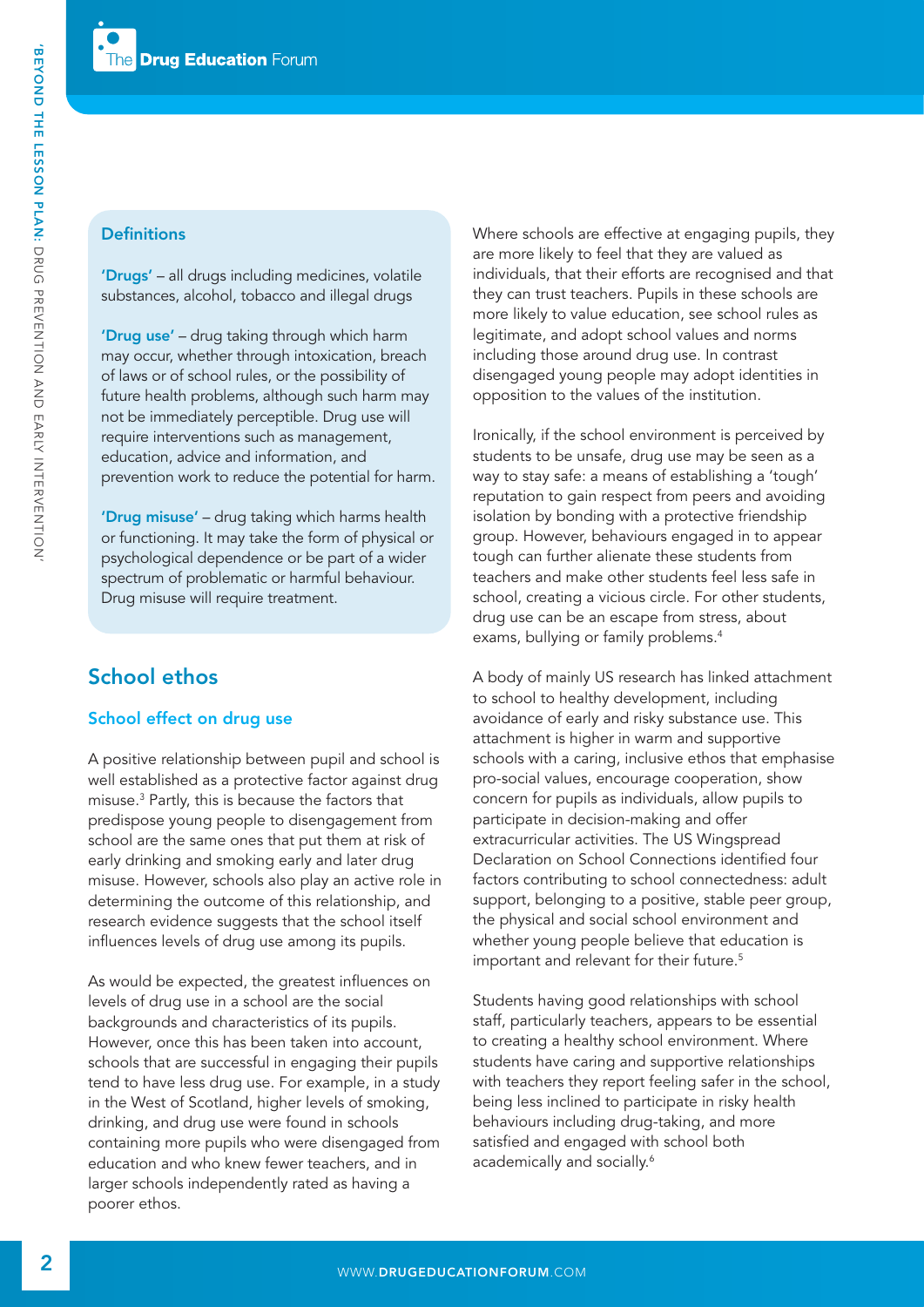Factors that have a negative impact on the teacherstudent relationship include school rules that are perceived to be unfair (more likely where these are established and enforced by teachers without student input or consultation) or applied inconsistently. Young people may see teachers as out of touch with the realities of their lives, which is particularly a problem in contexts of poverty and disadvantage.<sup>6</sup>

While schools cannot eliminate all young people's fears, insecurities or risk-taking, there is much that they can do to build children and young people's confidence and sense of 'belonging' within school. Schools can also give children and young people 'someone to turn to' when in trouble.

# Classroom management

Use of effective classroom management and teaching methods to foster a positive learning environment can minimise pupil disengagement and truancy. Schools with a good ethos are characterised by energetic lessons where timewasting is minimised and where high performance is expected from the outset. Clear rules and expectations of responsible behaviour help to reduce disruption when combined with effective teaching that engages pupils.

A focus on the intrinsic benefits of learning also contributes to a positive school ethos. This involves helping young people to master skills and knowledge and to value improving on their own past performance rather than focusing on comparisons with other pupils. Setting suitably high standards, and providing students with immediate and positive feedback on their performance, can promote this.

#### Good Behaviour Game

The Good Behaviour Game (GBG) is a way of managing class behaviour during lessons by dividing pupils into teams which during short periods of the day are given the chance to earn prizes and praise by keeping to simple rules for good behaviour. Research from randomised trials in the US, Belgium and the Netherlands has shown that the GBG can reduce disruptive and aggressive behaviour in classrooms, and improve children's ability to focus and work independently.

The game is carried out over 1-2 years in a class at ages six and seven, but the impacts last much longer. It is most effective with those children who are most at risk: young boys who exhibit more aggressive and disruptive behaviours in early childhood. The first long-term trial in Baltimore found it halved the probability of young men experiencing some form of drug abuse or dependence from 38% (in the control group) to 19%, while regular smoking in the group was reduced to 6% compared to 20% of control young men.7

There has been a feasibility study in the UK with six primary schools in Oxfordshire with promising results.<sup>8</sup> Throughout the year in which the study took place, children increasingly regulated their own behaviour and stayed within the rules of the game in normal classroom situations: by the end of the year, the number of infractions were around a third of what they had been at the beginning.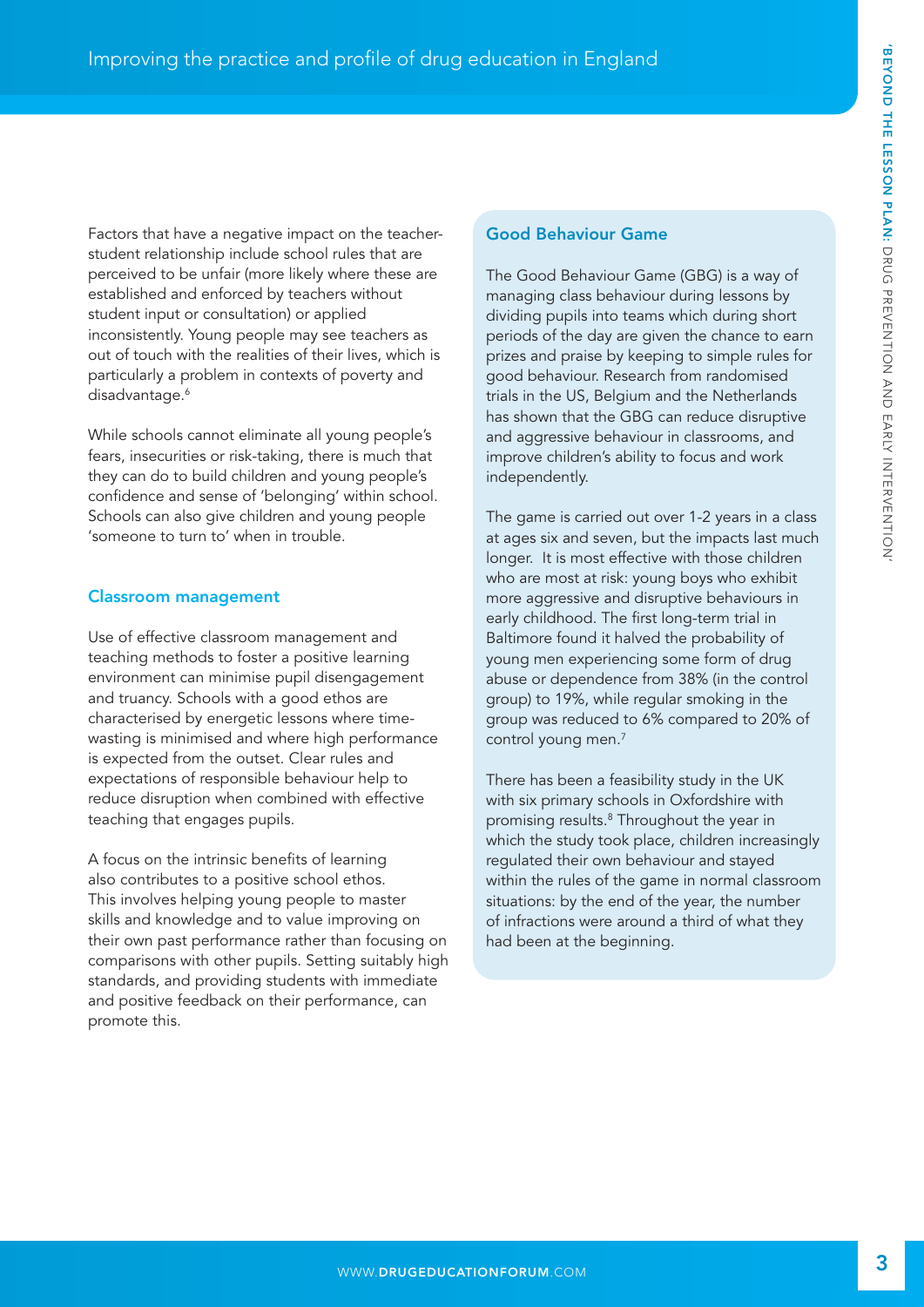# Pupil participation

The research evidence on the impact of pupil participation<sup>9</sup> suggests that it is linked to improvement in behaviour, self-esteem and selfconfidence, and social and communication skills, while school ethos, happiness and teacher-student relationships are all reported to improve or even be transformed. While the evidence of impact on academic achievement is less clear cut or direct, nowhere was it seen to suffer as a result of participatory activities by students.

Guidance on increasing pupil participation based on the National Healthy School Standard includes the following approaches:

- Enabling the school council to be more effective.
- Pupil involvement in reviewing the curriculum by providing feedback on content and teaching methodologies.
- Pupil advocacy, support and mediation for other pupils.
- Pupil input into policy development, for example bullying or drug education.
- Pupil representatives on policy working groups, including mechanisms to consult with peers.
- Pupils taking responsibility for some aspects of school, such as keeping the site litter free, break-time snack sales, changing displays and the garden.

Rules on behaviour, including drugs, are more effective when they are clearly understood by everyone and are felt to be fair. This is more likely where they have been developed in a process that includes students, parents and teachers. Another briefing paper in this series focuses on involving parents in drug education including policy development.

Schools may be concerned that in sharing pupils' issues with parents and others to improve school policies, issues may emerge that could be detrimental to the school's reputation.

# School environment

One of the factors that have been identified as indicating a school with a positive ethos is the quantity of recent student artwork on display.10 Many of the aspects of pupil participation suggested above could help improve the school's environment: both the physical environment and in terms of interactions amongst staff and pupils.

# Reducing bullying: reducing drug use

The Olweus Bullying Prevention Program originated in Norway and has been has been shown to significantly reduce bullying in schools.<sup>11</sup> It is implemented in schools for two years when pupils are aged 9-12 or older, and includes development of firm boundaries between acceptable and unacceptable behaviour through the consistent application of non-physical, non-hostile consequences when rules are broken; classroom meetings with students to increase knowledge and empathy; parent involvement; and individual interventions with children who bully and get bullied.

A study in Norway examined whether changing the school environment in this way would also reduce drug use, following up pupils for four years. While there was no effect on the proportion of students drinking alcohol at least occasionally, there was a significant impact on heavier drinking. For example, by age 15-16 just over 30% of non-Olweus pupils had got drunk at least six times in the past year but just over 20% in Olweus schools. The programme also reduced the use of cannabis.12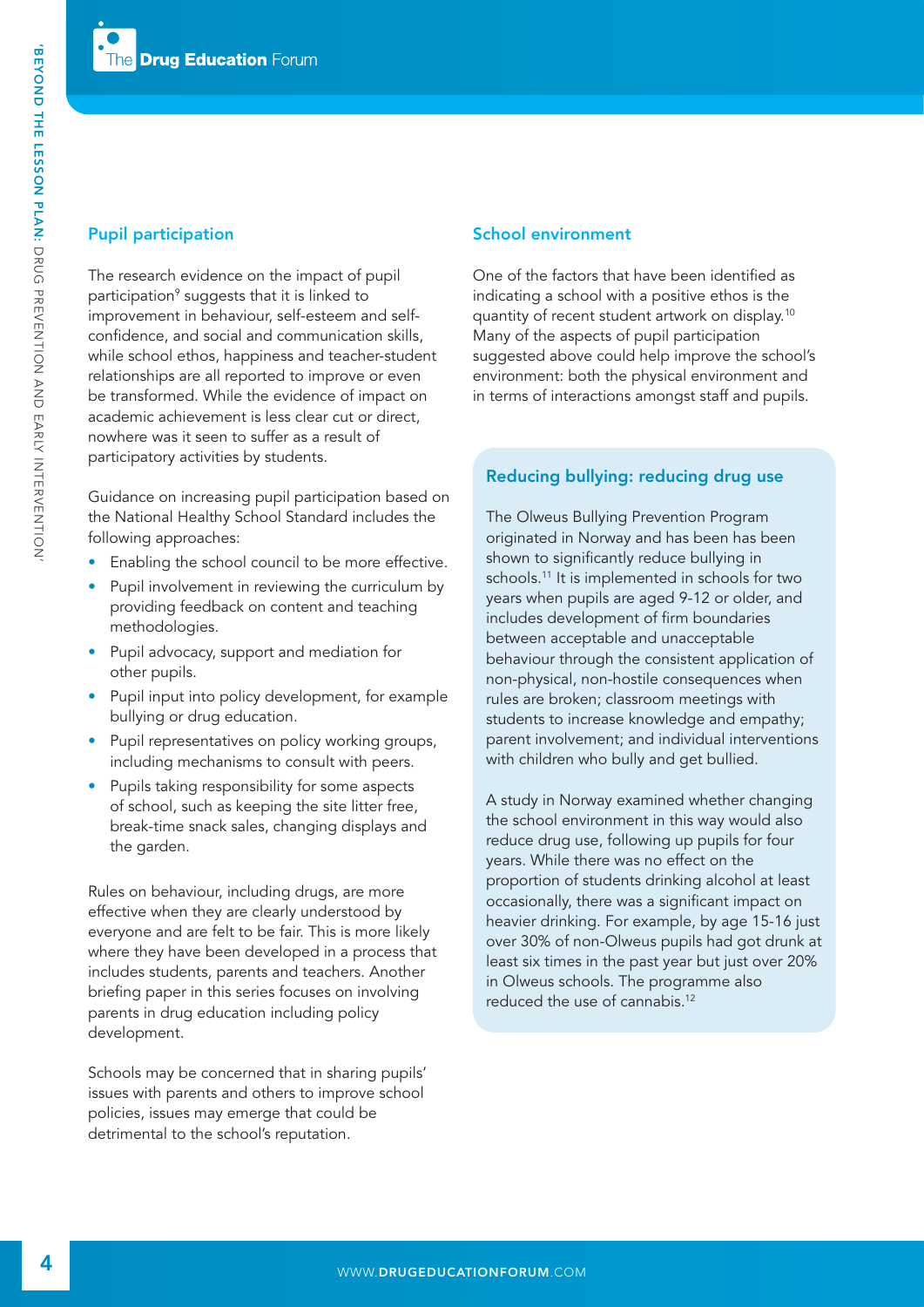# Supporting individuals

# Children and young people misusing drugs

The DfE 2012 drugs advice for schools makes clear their responsibility for identifying pupils at risk of drug misuse, and ensuring support is available, including distinguishing those who require general information and education, those who could benefit from targeted prevention, and those who require a more detailed assessment of their needs.<sup>13</sup> All members of staff need to feel confident in identifying pupils who may be experiencing difficulties and accessing support for them, and to understand policies on confidentiality.

Where drug-related incidents or behaviour problems which may be related cause disciplinary measures to be triggered, it is important to remember that absence from school is a significant risk factor for problematic drug use. While targeted activities and alternative learning can be useful, grouping high risk young people together in the absence of a structured programme can reinforce norms around drug use and risky behaviour.

Because the issue of drugs can be very sensitive for schools, it is important that they can access trusted sources of advice and support to help them join up prevention and drug education with targeted work and to enable pupils to access treatment where appropriate.

#### Nottingham DrugAware

In Nottingham schools are supported to meet the DrugAware standard which covers policy development; staff training; an 'enhanced universal drug education curriculum' based on children's needs; involving parents and carers; and raising awareness by celebrating schools' successes.

An important part of this is making sure that children and young people affected by their own or others' drug misuse can access help at an early stage. Schools and other services use Ngage, an interactive tool to enable young people to talk about the issues they are facing and assess the additional needs of young people affected by drug use. Support is delivered either within school through a mentor, teaching assistant or school nurse or by referral to an external service. Earlier referrals result in a shorter treatment time needed and a very low rate of return to treatment compared with later intervention which is more usual.

Permanent exclusions for drug and alcohol incidents in participating schools were reduced by 50% over 2 years, alongside a 400% increase in referrals into structured drug treatment from educational settings.14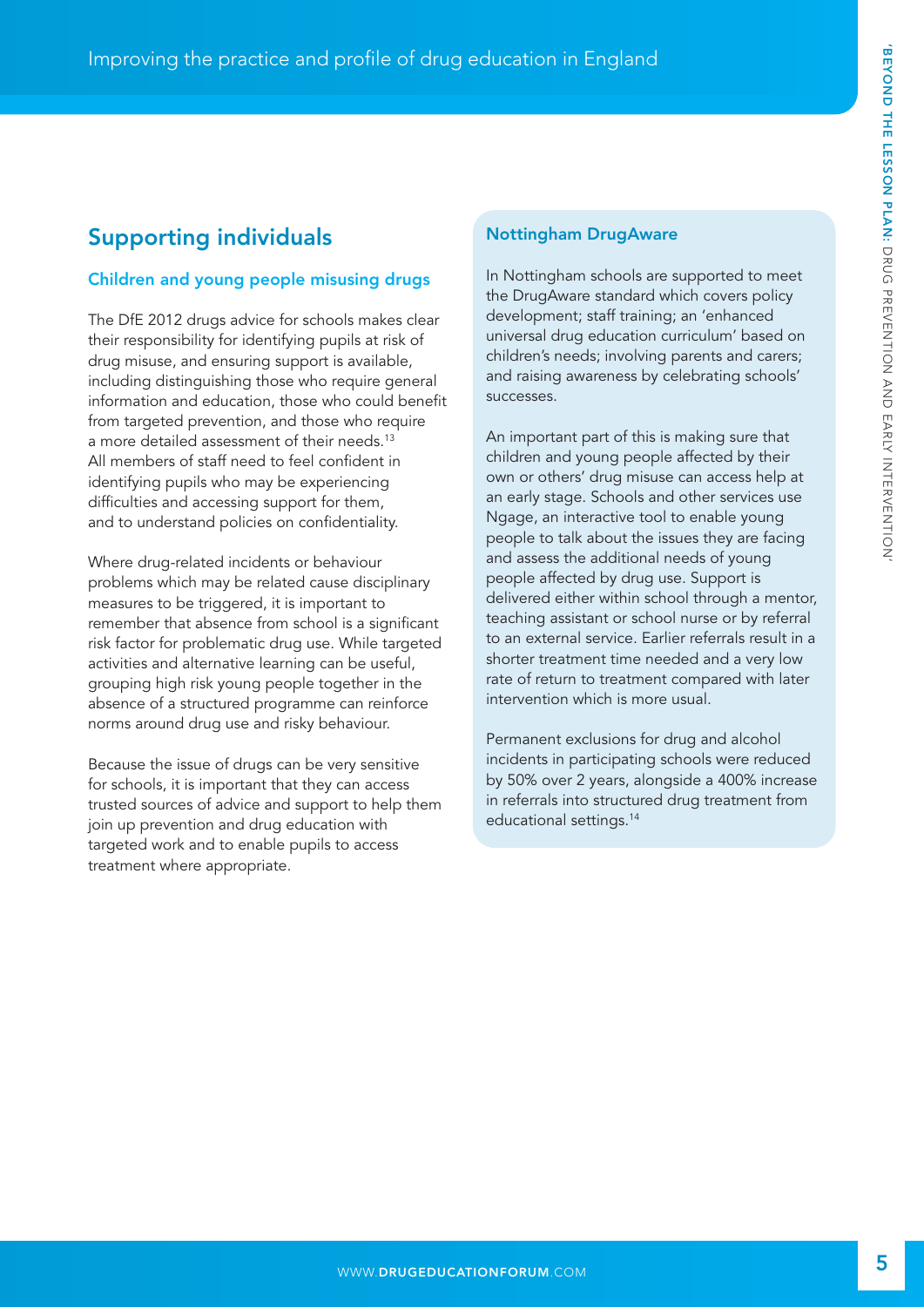# Children and young people affected by others' drug misuse

Consideration of the needs of these children and young people and other young carers is essential. An effective policy would include the following elements:

- At least one trained designated person able to deal with the problems that might arise with the children of drug and alcohol misusers.
- Constant vigilance of known vulnerable young people and provision of additional pastoral support.
- Ensuring children and young people have easy access to information about other sources of support if they do not wish to disclose family issues.
- Knowing how to access sources of support for the child and family, including adult services, and when to involve other agencies.
- Encouraging and supporting participation in supervised extra-curricular activities.
- Critical incident plans and clear arrangements for liaison with the local social services team and child protection committee when concerns arise about the impact on a child of parental problem drug or alcohol use.
- Professional development which includes a broad understanding of the impact of parental drug or alcohol misuse on children.
- Policies to tackle the stigma and bullying that these young people may face.

Further information is available from the resources at the end of this briefing paper.

# What doesn't work

# Random drug testing and sniffer dogs

There are significant negative impacts of random drug testing in schools, including use of sniffer dogs. Evidence that random drug testing might reduce drug use is unclear: the largest study to date found that drug use was no lower in US schools that had implemented a drug-testing programme.<sup>15</sup>

The importance of 'school connectedness' as a protective factor against drug use has been explained above. Random drug tests may be seen as a statement that the school does not trust its students, and there is evidence to suggest that young people subjected to random drug testing become more negative about school.<sup>16</sup> Young people who may never have thought of themselves as potential users of illegal drugs suddenly find themselves treated as such. This may damage both their attachment to school and their conviction that 'people like me don't take drugs'. Those who are already smoking cannabis may reduce their use as a result of random testing, but they may switch to drugs that are less easily identifiable than cannabis, in particular alcohol.<sup>15</sup>

Responses to a young person's positive drug test result carry risks as well as benefits. For example, the young person may start to self-identify as a drug user, perhaps altering their peer group or feeling that their relationship with teachers has changed. Where they are temporarily or permanently excluded from school, it should be noted that absence from school is a known risk factor for being drawn into drug misuse and can also reduce access to support services. It is therefore crucial that measures targeted at young people using drugs are proportionate, and random drug testing is not an effective way of identifying those in need of support. A simple chemical test cannot distinguish between occasional recreational, even one-off, drug use and more problematic patterns of use. False positives are also a risk. Depending on the test used, they are likely to be effective in detecting cannabis and miss other drugs such as alcohol.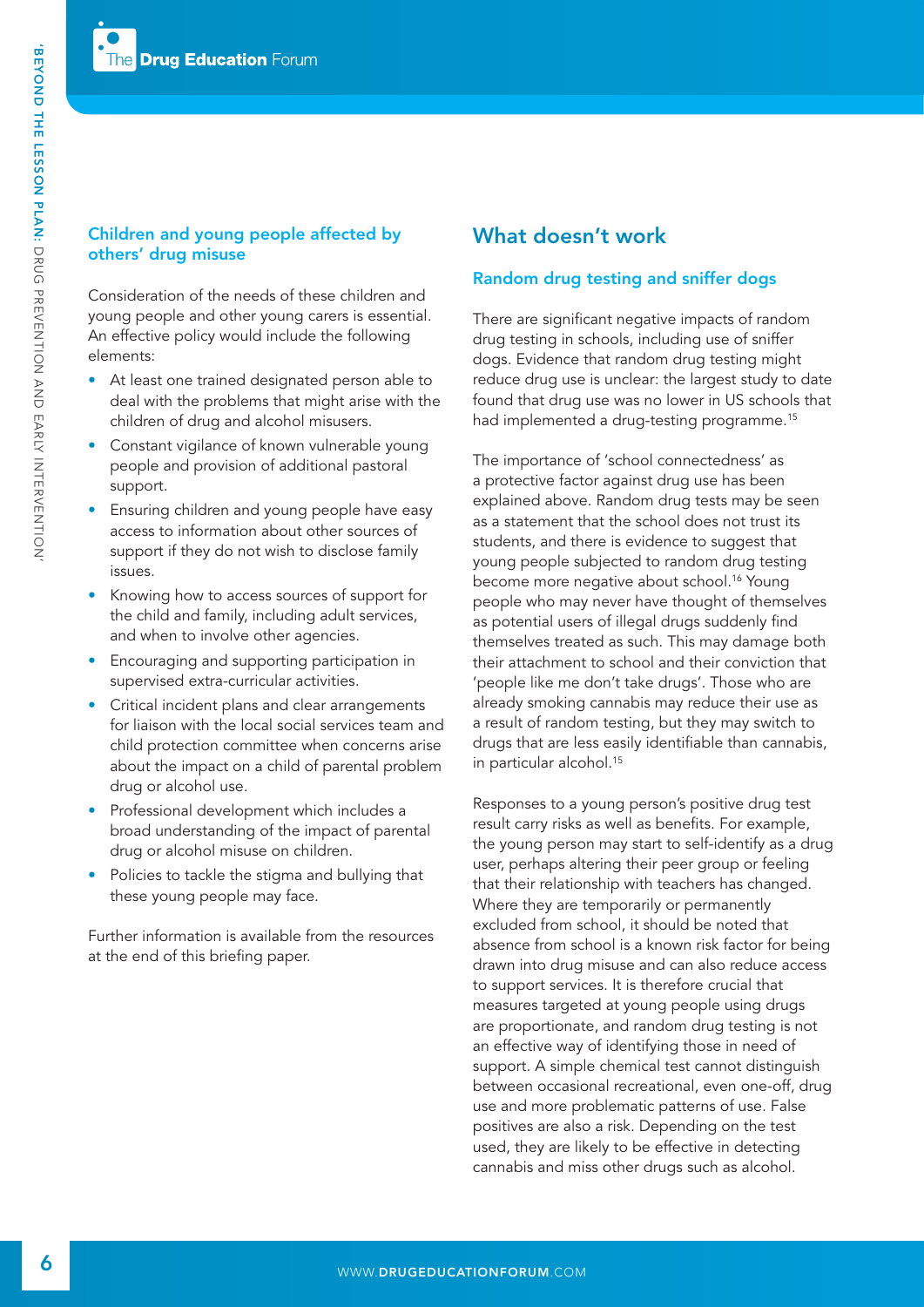While random testing may give the comforting illusion that the problem of drugs has been 'dealt with', some young people may pass under the radar and others test positive as a result of occasional, or one-off use.

If schools are considering using sniffer dogs to carry out random testing they should be aware of the guidance of the Association of Chief Police Officers that states "the use of drugs dogs to 'frighten' pupils into not bringing drugs onto school premises should be resisted […] ACPO recommends that drugs dogs should not be used for searches where there is no evidence for the presence of drugs on school premises."17

Given all these risks, schools are advised to invest their funding in evidence-based prevention and effective early intervention and support for young people.

#### **Resources**

- Blueprint (2004) School Drug Policy Review Process. Home Office <http://bit.ly/yVMqEE>
- Centers for Disease Control and Prevention (2009) School connectedness: Strategies for increasing protective factors among youth. Atlanta, GA: US Department of Health and Human Services <http://1.usa.gov/xRm7D5>
- Department for Education and Skills (2004) Promoting children and young people's participation through the National Healthy School Standard. Department for Education and Skills<http://bit.ly/yPlhyb>
- Davies, L., Williams, C and Yamashita, H., with Ko Man-Hing, A. (2005) Inspiring schools. Impact and outcomes: Taking up the challenge of pupil participation. Esmée Fairbairn Foundation <http://bit.ly/y5nVoa>
- Chan, G., Foxcroft, D., Coombes, L. and Allen, D. (2012) Improving child behaviour management: An evaluation of the Good Behaviour Game in UK primary schools. Oxford Brookes University and Oxfordshire County Council<http://bit.ly/yJFTrn>
- British Association for Counselling and Pyschotherapy (2011) School-based Counselling Operating Toolkit. Welsh Assembly Government. <http://bit.ly/An0yf0>
- The Children's Society STARS Project [www.starsnationalinitiative.org.uk - a](http://www.starsnationalinitiative.org.uk) website for anyone working with children, young people and families affected by parental drug and alcohol misuse.
- The Princess Royal Trust for Carers, in partnership with The Children's Society (updated 2011) Supporting young carers: a resource for schools <http://bit.ly/fXMu93>
- The Princess Royal Trust for Carers (2007) Young Carers: Guidance for Schools and Local Authorities<http://bit.ly/zcs80W>